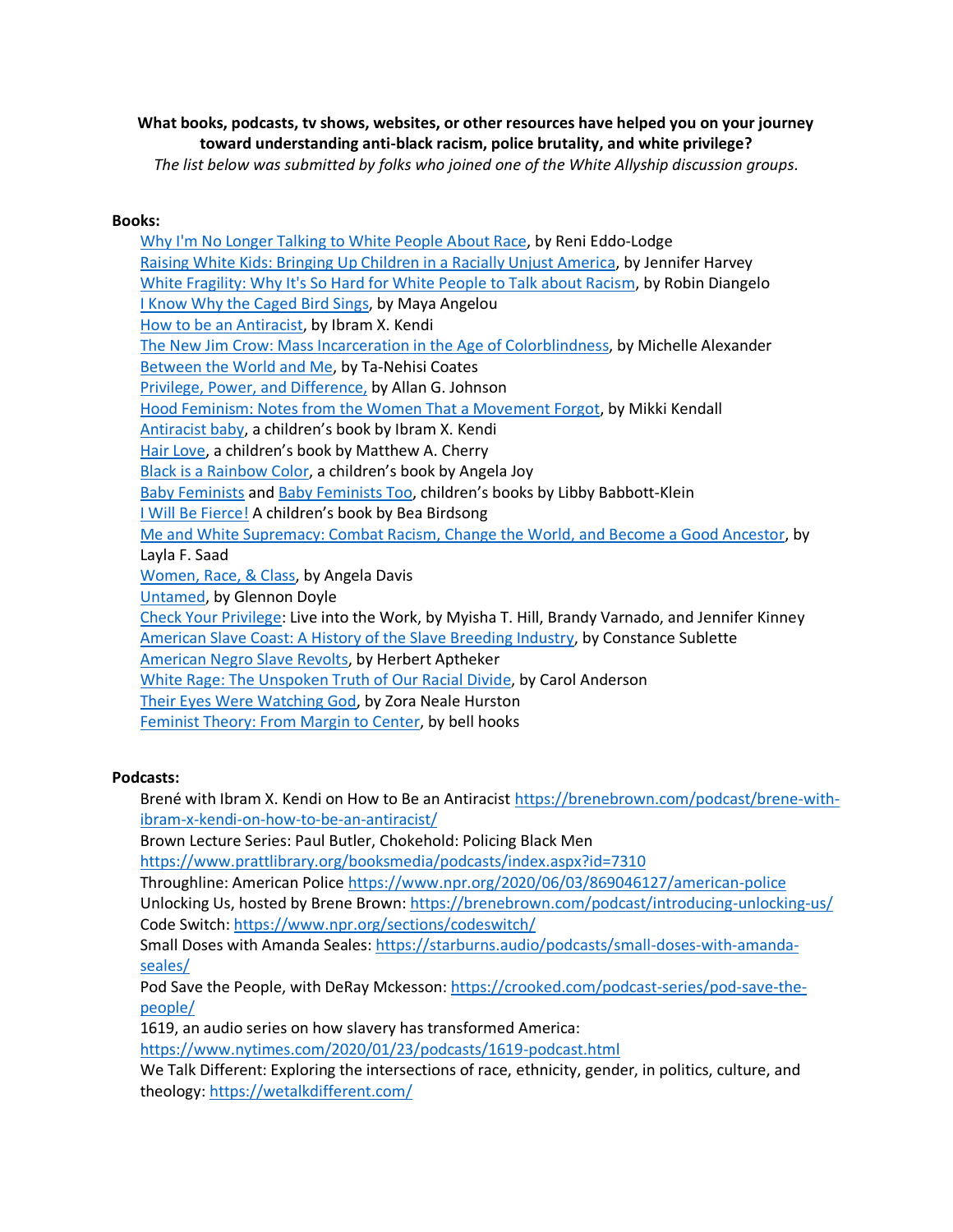### **Movies or TV shows:**

[When They See Us,](https://www.netflix.com/title/80200549) a Netflix documentary based on the story of the Central Park Five  $13<sub>th</sub>$  $13<sub>th</sub>$ [,](https://www.netflix.com/title/80091741) a Netflix documentary about the criminalization of African Americans and the U.S. prison boom Last Week Tonight with John Oliver: [Police](https://www.youtube.com/watch?v=Wf4cea5oObY)

[Just Mercy](https://www.justmercyfilm.com/), a legal drama about the wrongful murder conviction of Walter "Johnny D." McMillian [Marshall,](http://marshallmovie.com/) the story of Thurgood Marshall—America's first African American Supreme Court Justice [Selma,](https://vupulse.com/c/5354) a dramatization of the 1965 Selma to Montgomery voting rights marches

[The Hate U Give,](https://www.youtube.com/watch?v=3MM8OkVT0hw) the story of a black teenager who witnesses a police shooting.

[Blackkklansman,](https://www.youtube.com/watch?v=pFc6I0rgmgY) the true story of Ron Stallworth—a black detective who sets out to infiltrate the KKK

[Insecure,](https://www.hbo.com/insecure) an HBO series starring Issa Rae

### **Websites, article, & videos:**

Bettina Love: allies vs. co-conspirators [\(https://www.c-span.org/video/?c4804332/user-clip](https://www.c-span.org/video/?c4804332/user-clip-conspirators)[conspirators\)](https://www.c-span.org/video/?c4804332/user-clip-conspirators)

The Diversity Gap: <https://www.thediversitygap.com/>

How To Make a Real Commitment to Diversity—A Guide for Faculty/Managers Especially, by Chanda Prescod-Weinstein [https://medium.com/@chanda/how-to-make-a-real-commitment-to-diversity-](https://medium.com/@chanda/how-to-make-a-real-commitment-to-diversity-30ddb2cc4cc3)[30ddb2cc4cc3](https://medium.com/@chanda/how-to-make-a-real-commitment-to-diversity-30ddb2cc4cc3)

Anti-Racism Resources for all ages, by Dr. Nicole A. Cooke: <https://padlet.com/nicolethelibrarian/nbasekqoazt336co> Open Yale Course: African American History: From Emancipation to the Present <https://oyc.yale.edu/african-american-studies/afam-162> Harvard's Implicit Bias Training: <https://implicit.harvard.edu/implicit/takeatest.html> Melanin Base Camp: <https://www.melaninbasecamp.com/> Unlikely Hikers: <https://jennybruso.com/unlikelyhikers/> Indigenous Women Hike: <https://www.indigenouswomenhike.com/> Shishi Rose: <https://www.shishirose.com/> The conscious kid: <https://www.theconsciouskid.org/> Trevor Noah on George Floyd, Minneapolis Protests, Ahmaud Arbery & Amy Cooper: [https://www.youtube.com/watch?v=v4amCfVbA\\_c](https://www.youtube.com/watch?v=v4amCfVbA_c) Equity Toolkit for Inclusive Teaching and Learning, from the Colorado Department of Higher Education: <http://masterplan.highered.colorado.gov/equitytoolkit/equity-toolkit/> Anti-Racism Daily: Your daily reminder to dismantle white supremacy: <https://www.antiracismdaily.com/> How Kids Learn about Race, by embracerace: [https://www.embracerace.org/resources/how](https://www.embracerace.org/resources/how-children-learn-about-race)[children-learn-about-race](https://www.embracerace.org/resources/how-children-learn-about-race) Black Lives Matter: <https://blacklivesmatter.com/>

#### **Social media: Some folks to follow**

Rachel Elizabeth Cargle: <https://www.instagram.com/rachel.cargle/?hl=en> Instagram hashtag: #whitefragility: <https://www.instagram.com/explore/tags/whitefragility/?hl=en> Lady Speech: <https://www.instagram.com/ladyspeech/?hl=en> Killermike: <https://www.instagram.com/killermike/?hl=en>